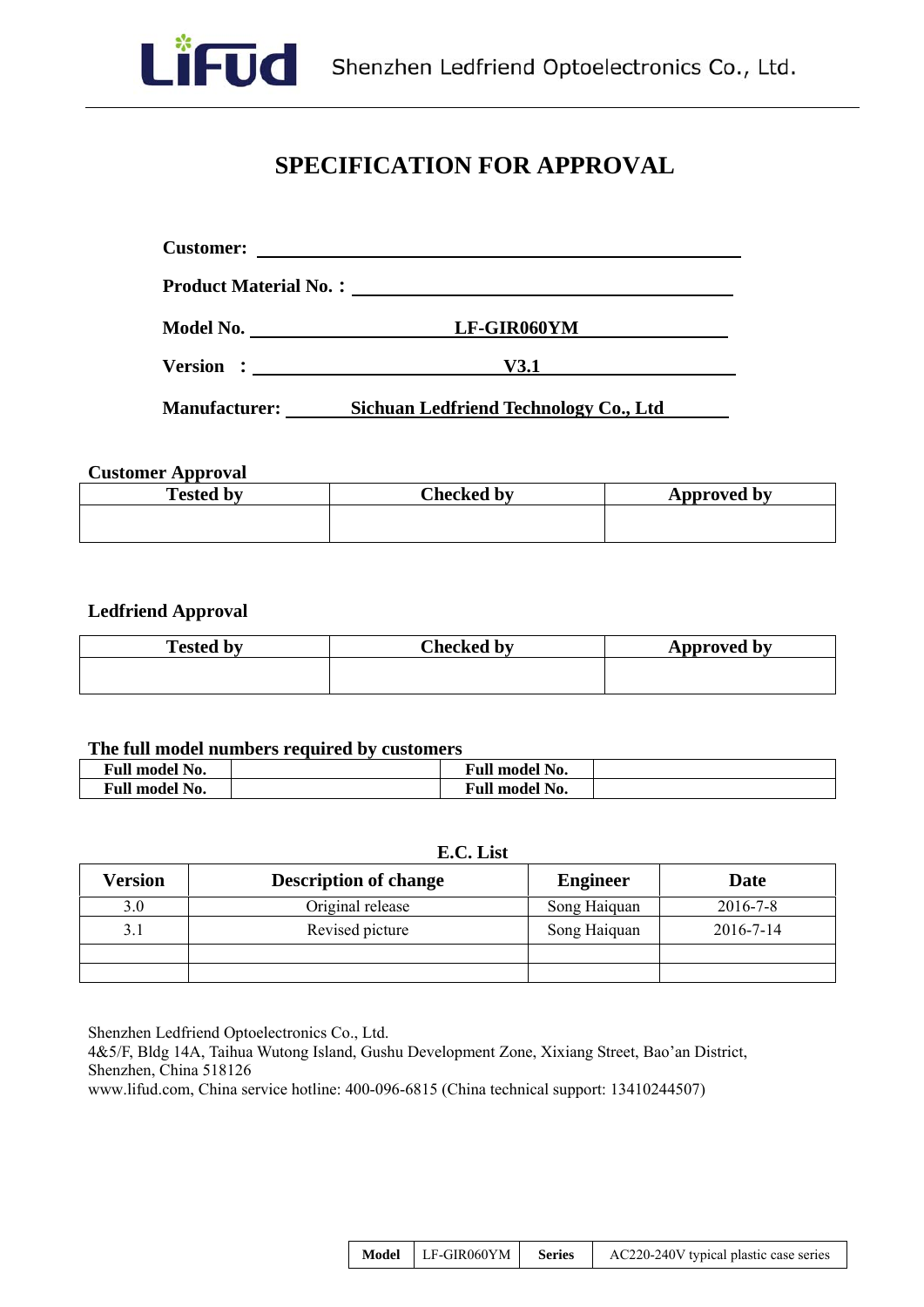

### **1. Product description**



Isolated LED driver suitable for class II LED luminaires.

 Category: typical AC220-240V plastic case series. Product properties: active PFC, high performance, high efficiency, low THD. Application: commercial, residential and decorative lighting. Warranty: 5 years (please refer to the warranty condition).

 **Certifications**:



#### **2. Technical data (1)**

|                                    | <b>Full model number</b>                                                                                                                                                                                                                                                                                                                                                                                                                                             | LF-GIR060YM<br>1200H                                                                                    | LF-GIR060YM<br>1300H                                  | LF-GIR060YM<br>1400H | LF-GIR060YM<br>1500H |  |  |
|------------------------------------|----------------------------------------------------------------------------------------------------------------------------------------------------------------------------------------------------------------------------------------------------------------------------------------------------------------------------------------------------------------------------------------------------------------------------------------------------------------------|---------------------------------------------------------------------------------------------------------|-------------------------------------------------------|----------------------|----------------------|--|--|
|                                    | Output voltage                                                                                                                                                                                                                                                                                                                                                                                                                                                       | 25-42 VDC                                                                                               |                                                       |                      |                      |  |  |
|                                    | Output current                                                                                                                                                                                                                                                                                                                                                                                                                                                       | 1200mA                                                                                                  | 1300mA                                                | 1400mA               | 1500mA               |  |  |
|                                    | Ripple voltage                                                                                                                                                                                                                                                                                                                                                                                                                                                       | $\leq$ 5V                                                                                               |                                                       |                      |                      |  |  |
| Output                             | Current tolerance                                                                                                                                                                                                                                                                                                                                                                                                                                                    | $\pm 5\%$                                                                                               |                                                       |                      |                      |  |  |
|                                    | Time to light                                                                                                                                                                                                                                                                                                                                                                                                                                                        | 230Vac < 0.5S                                                                                           |                                                       |                      |                      |  |  |
|                                    | Temperature drift                                                                                                                                                                                                                                                                                                                                                                                                                                                    | $\pm 10\%$                                                                                              |                                                       |                      |                      |  |  |
|                                    | Output Line regulation                                                                                                                                                                                                                                                                                                                                                                                                                                               | $\pm 5\%$                                                                                               |                                                       |                      |                      |  |  |
|                                    | Input Line regulation                                                                                                                                                                                                                                                                                                                                                                                                                                                | $\pm 5\%$                                                                                               |                                                       |                      |                      |  |  |
|                                    | Input voltage                                                                                                                                                                                                                                                                                                                                                                                                                                                        |                                                                                                         | 220-240 Vac, (Max input voltage: 180-264Vac)          |                      |                      |  |  |
|                                    | Frequency                                                                                                                                                                                                                                                                                                                                                                                                                                                            | 47Hz-63Hz                                                                                               |                                                       |                      |                      |  |  |
|                                    | Input current                                                                                                                                                                                                                                                                                                                                                                                                                                                        | 0.5A Max                                                                                                |                                                       |                      |                      |  |  |
| Input                              | Power factor                                                                                                                                                                                                                                                                                                                                                                                                                                                         | $≥0.90/230$ Vac                                                                                         | $≥0.90/230V$ ac                                       | $≥0.90/230$ Vac      | $≥0.90/230V$ ac      |  |  |
|                                    | <b>THD</b>                                                                                                                                                                                                                                                                                                                                                                                                                                                           | $\leq$ 20%                                                                                              |                                                       |                      |                      |  |  |
|                                    | Efficiency                                                                                                                                                                                                                                                                                                                                                                                                                                                           | ≥89%/230Vac                                                                                             | ≥89%/230Vac                                           | $\geq$ 89%/230Vac    | $≥89\%/230$ Vac      |  |  |
|                                    | In-rush current (peak<br>/duration)                                                                                                                                                                                                                                                                                                                                                                                                                                  | I<60A/350uS@230Vac                                                                                      |                                                       |                      |                      |  |  |
|                                    | Typ. power input on stand-by                                                                                                                                                                                                                                                                                                                                                                                                                                         | Pin<1W                                                                                                  |                                                       |                      |                      |  |  |
| <b>Protective</b>                  | No-load                                                                                                                                                                                                                                                                                                                                                                                                                                                              | Max. output voltage (no-load voltage) 55V                                                               |                                                       |                      |                      |  |  |
| features                           | Short-circuit                                                                                                                                                                                                                                                                                                                                                                                                                                                        | Hiccup mode (auto-recovery)                                                                             |                                                       |                      |                      |  |  |
|                                    | Working temperature                                                                                                                                                                                                                                                                                                                                                                                                                                                  | -30°C $\sim$ +50°C                                                                                      |                                                       |                      |                      |  |  |
| <b>Environment</b>                 | Working humidity                                                                                                                                                                                                                                                                                                                                                                                                                                                     | 20-90%RH (no condensation)                                                                              |                                                       |                      |                      |  |  |
| condition                          | Storage<br>temperature/humidity                                                                                                                                                                                                                                                                                                                                                                                                                                      | -40°C ~ +80°C (6 months under the class I environment); 10-90%RH (no condensation)                      |                                                       |                      |                      |  |  |
|                                    | Atmospheric pressure                                                                                                                                                                                                                                                                                                                                                                                                                                                 | 86-106KPa                                                                                               |                                                       |                      |                      |  |  |
|                                    | Certifications                                                                                                                                                                                                                                                                                                                                                                                                                                                       | TUV, RCM, CE, CB                                                                                        |                                                       |                      |                      |  |  |
|                                    | Hi-pot test                                                                                                                                                                                                                                                                                                                                                                                                                                                          | I/P-O/P: $3.75$ KVac, $\leq$ 5mA, 60S                                                                   |                                                       |                      |                      |  |  |
| <b>Safety</b> and                  | Insulation resistance                                                                                                                                                                                                                                                                                                                                                                                                                                                | I/P-O/P: $500VDC$ , $>100M\Omega$                                                                       |                                                       |                      |                      |  |  |
| norms                              | Surge level                                                                                                                                                                                                                                                                                                                                                                                                                                                          | Comply with IEC61000-4-5 (L/N: 1KV)                                                                     |                                                       |                      |                      |  |  |
|                                    | EMI                                                                                                                                                                                                                                                                                                                                                                                                                                                                  | Comply with EN55015, EN61000-3-2.                                                                       |                                                       |                      |                      |  |  |
|                                    | <b>EMS</b>                                                                                                                                                                                                                                                                                                                                                                                                                                                           | Comply with EN61000-4-2, 3, 4, 5, 6, 8, 11; EN61547.                                                    |                                                       |                      |                      |  |  |
|                                    | Packing (weight)                                                                                                                                                                                                                                                                                                                                                                                                                                                     | Net weight: 136g±5%/pc; 66pcs/carton; 10.0KG±5%/carton. Carton size: 39 x 29 x 21 cm<br>$(L x W x H)$ . |                                                       |                      |                      |  |  |
| <b>Others</b>                      | IP level                                                                                                                                                                                                                                                                                                                                                                                                                                                             | IP20                                                                                                    |                                                       |                      |                      |  |  |
|                                    | Warranty condition                                                                                                                                                                                                                                                                                                                                                                                                                                                   |                                                                                                         | 5 years (Max. case temperature must not exceed 70°C). |                      |                      |  |  |
| <b>Testing</b><br>equipment        | AC power source: CHROMA6530, digital power meter: CHROMA66202, Oscilloscope: Tektronix DPO3014, DC<br>electronic load: M9712B, LED board, constant temperature and humidity chamber, lightning surge generator: Everfine<br>EMS61000-5B, rapid group pulse generator: Everfine EMS61000-4A, spectroanalyzer: KH3935, hi-pot tester: TH9201B,<br>flicker-free tester (flicker-free coefficient tester) 60N-01, etc.                                                   |                                                                                                         |                                                       |                      |                      |  |  |
| <b>Test</b>                        | The parameters above including the power factor, THD, efficiency are all tested under the ambient temperature $25^{\circ}C$ and                                                                                                                                                                                                                                                                                                                                      |                                                                                                         |                                                       |                      |                      |  |  |
| conditions                         | humidity 50%, AC input 230V and 90% output load.                                                                                                                                                                                                                                                                                                                                                                                                                     |                                                                                                         |                                                       |                      |                      |  |  |
| <b>Additional</b><br><b>Remark</b> | 1. In the power supply circuit, it is recommended that the customer should install an over-under-voltage protection and<br>surge protection device to ensure the safety of using electricity.<br>2. The PC cover, shell, end caps used together with the LED driver inside the LED lamp must meet the UL94V-0 fire<br>rating level or above.<br>3. As a part of the LED lamp, the LED driver is not the only factor determining the EMC performance of the LED lamp. |                                                                                                         |                                                       |                      |                      |  |  |
|                                    | And the EMC performance is also related to the LED lamp's structure and the wire routing. Thus we strongly<br>recommend the manufacturer of the finished LED lamp must re-confirm the EMC of the LED lamps.                                                                                                                                                                                                                                                          |                                                                                                         |                                                       |                      |                      |  |  |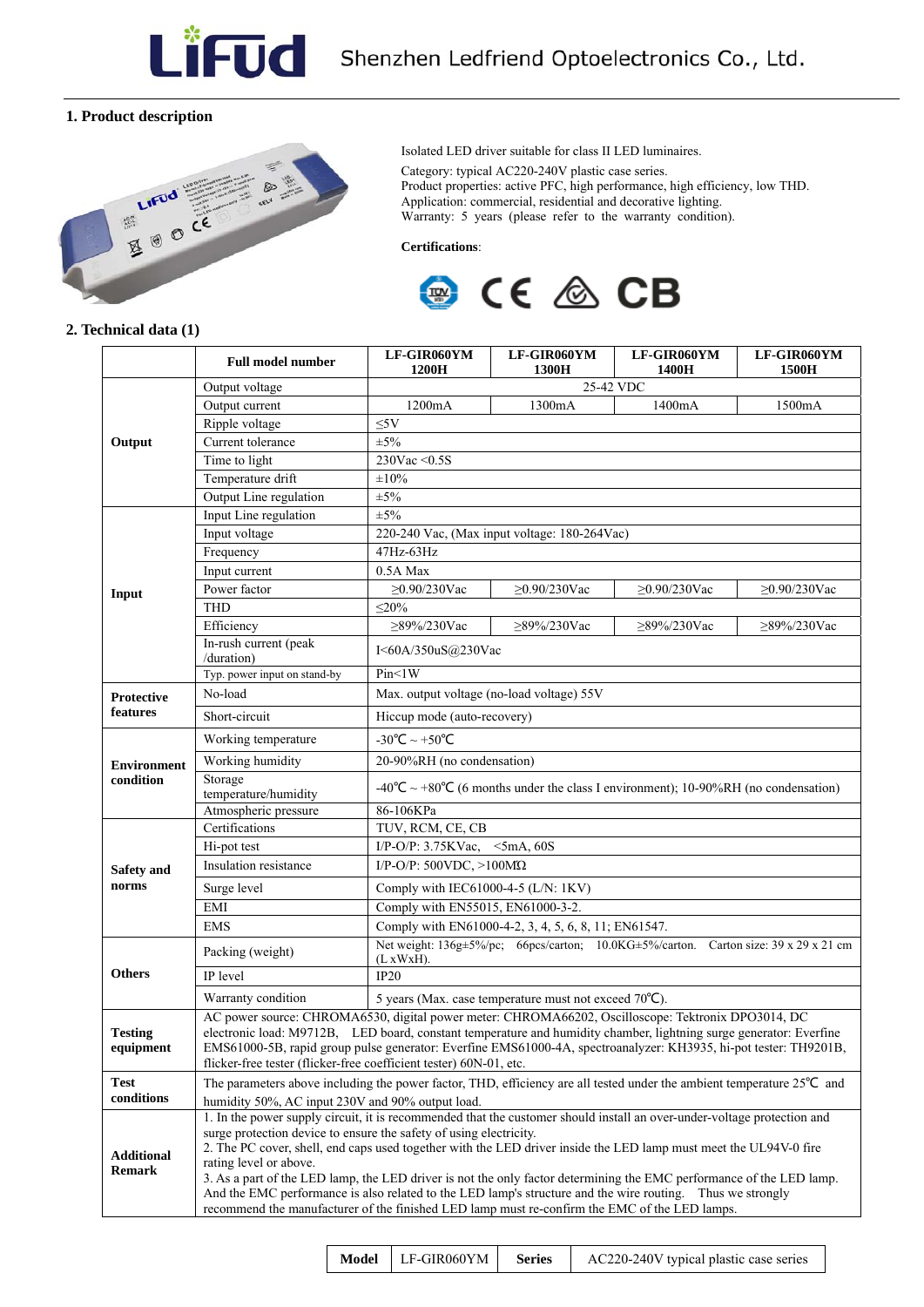

# **Technical data (2)**

|                             | <b>Full model number</b>                                                                                                                                                                                                                                                                                                                                                                                                                                             | LF-GIR060YM<br>0900H                                                                              | LF-GIR060YM<br>0950H                      | LF-GIR060YM<br>1000H                                            | LF-GIR060YM<br>1050H | LF-GIR060YM<br>1100H |  |
|-----------------------------|----------------------------------------------------------------------------------------------------------------------------------------------------------------------------------------------------------------------------------------------------------------------------------------------------------------------------------------------------------------------------------------------------------------------------------------------------------------------|---------------------------------------------------------------------------------------------------|-------------------------------------------|-----------------------------------------------------------------|----------------------|----------------------|--|
|                             | Output voltage                                                                                                                                                                                                                                                                                                                                                                                                                                                       | 40-55 VDC                                                                                         |                                           |                                                                 |                      |                      |  |
| Output                      | Output current                                                                                                                                                                                                                                                                                                                                                                                                                                                       | 900mA                                                                                             | 950 <sub>m</sub> A                        | 1000mA                                                          | 1050mA               | 1100mA               |  |
|                             | Ripple voltage                                                                                                                                                                                                                                                                                                                                                                                                                                                       | $\leq$ 5V                                                                                         |                                           |                                                                 |                      |                      |  |
|                             | Current tolerance                                                                                                                                                                                                                                                                                                                                                                                                                                                    | $\pm 5\%$                                                                                         |                                           |                                                                 |                      |                      |  |
|                             | Time to light                                                                                                                                                                                                                                                                                                                                                                                                                                                        | 230Vac < 0.5S                                                                                     |                                           |                                                                 |                      |                      |  |
|                             | Temperature drift                                                                                                                                                                                                                                                                                                                                                                                                                                                    | ±10%                                                                                              |                                           |                                                                 |                      |                      |  |
|                             | Output Line regulation                                                                                                                                                                                                                                                                                                                                                                                                                                               | $\pm 5\%$                                                                                         |                                           |                                                                 |                      |                      |  |
|                             | Input Line regulation                                                                                                                                                                                                                                                                                                                                                                                                                                                | $\pm 5\%$                                                                                         |                                           |                                                                 |                      |                      |  |
|                             | Input voltage                                                                                                                                                                                                                                                                                                                                                                                                                                                        | 220-240 Vac, (Max input voltage: 180-264Vac)                                                      |                                           |                                                                 |                      |                      |  |
|                             | Frequency                                                                                                                                                                                                                                                                                                                                                                                                                                                            | 47Hz-63Hz                                                                                         |                                           |                                                                 |                      |                      |  |
|                             | Input current                                                                                                                                                                                                                                                                                                                                                                                                                                                        | 0.5A Max                                                                                          |                                           |                                                                 |                      |                      |  |
| Input                       | Power factor                                                                                                                                                                                                                                                                                                                                                                                                                                                         | $≥0.90/230$ Vac                                                                                   | $≥0.90/230$ Vac                           | $≥0.90/230V$ ac                                                 | $≥0.90/230$ Vac      | $≥0.90/230$ Vac      |  |
|                             | <b>THD</b>                                                                                                                                                                                                                                                                                                                                                                                                                                                           | $\leq$ 20%                                                                                        |                                           |                                                                 |                      |                      |  |
|                             | Efficiency                                                                                                                                                                                                                                                                                                                                                                                                                                                           | ≥89%/230Vac                                                                                       | $\geq$ 89%/230Vac                         | ≥89%/230Vac                                                     | $\geq$ 89%/230Vac    | $\geq$ 89%/230Vac    |  |
|                             | In-rush current (peak<br>/duration)                                                                                                                                                                                                                                                                                                                                                                                                                                  | I<60A/350uS@230Vac                                                                                |                                           |                                                                 |                      |                      |  |
|                             | Typ. power input on stand-by                                                                                                                                                                                                                                                                                                                                                                                                                                         | Pin<1W                                                                                            |                                           |                                                                 |                      |                      |  |
| <b>Protective</b>           | No-load                                                                                                                                                                                                                                                                                                                                                                                                                                                              |                                                                                                   | Max. output voltage (no-load voltage) 70V |                                                                 |                      |                      |  |
| features                    | Short-circuit                                                                                                                                                                                                                                                                                                                                                                                                                                                        | Hiccup mode (auto-recovery)                                                                       |                                           |                                                                 |                      |                      |  |
|                             | Working temperature                                                                                                                                                                                                                                                                                                                                                                                                                                                  | -30°C $\sim$ +50°C                                                                                |                                           |                                                                 |                      |                      |  |
| <b>Environment</b>          | Working humidity                                                                                                                                                                                                                                                                                                                                                                                                                                                     | 20-90%RH (no condensation)                                                                        |                                           |                                                                 |                      |                      |  |
| condition                   | Storage<br>temperature/humidity                                                                                                                                                                                                                                                                                                                                                                                                                                      | -40°C ~ +80°C (6 months under the class I environment); 10-90%RH (no condensation)                |                                           |                                                                 |                      |                      |  |
|                             | Atmospheric pressure                                                                                                                                                                                                                                                                                                                                                                                                                                                 | 86-106KPa                                                                                         |                                           |                                                                 |                      |                      |  |
|                             | Certifications                                                                                                                                                                                                                                                                                                                                                                                                                                                       | TUV, RCM, CE, CB                                                                                  |                                           |                                                                 |                      |                      |  |
|                             | Hi-pot test                                                                                                                                                                                                                                                                                                                                                                                                                                                          | I/P-O/P: $3.75$ KVac, $\leq$ 5mA, 60S                                                             |                                           |                                                                 |                      |                      |  |
| <b>Safety</b> and           | Insulation resistance                                                                                                                                                                                                                                                                                                                                                                                                                                                | I/P-O/P: 500VDC, $>100M\Omega$                                                                    |                                           |                                                                 |                      |                      |  |
| norms                       | Surge level                                                                                                                                                                                                                                                                                                                                                                                                                                                          | Comply with IEC61000-4-5 (L/N: 1KV)                                                               |                                           |                                                                 |                      |                      |  |
|                             | EMI                                                                                                                                                                                                                                                                                                                                                                                                                                                                  | Comply with EN55015, EN61000-3-2.                                                                 |                                           |                                                                 |                      |                      |  |
|                             | <b>EMS</b>                                                                                                                                                                                                                                                                                                                                                                                                                                                           | Comply with EN61000-4-2, 3, 4, 5, 6, 8, 11; EN61547.                                              |                                           |                                                                 |                      |                      |  |
|                             | Packing (weight)                                                                                                                                                                                                                                                                                                                                                                                                                                                     | Net weight: 136g±5%/pc; 66pcs/carton; 10.0KG±5%/carton. Carton size: 39 x 29 x 21<br>cm (L xWxH). |                                           |                                                                 |                      |                      |  |
| <b>Others</b>               | IP level                                                                                                                                                                                                                                                                                                                                                                                                                                                             | IP20                                                                                              |                                           |                                                                 |                      |                      |  |
|                             | Warranty condition                                                                                                                                                                                                                                                                                                                                                                                                                                                   |                                                                                                   |                                           | 5 years (Max. case temperature must not exceed $70^{\circ}$ C). |                      |                      |  |
| <b>Testing</b><br>equipment | AC power source: CHROMA6530, digital power meter: CHROMA66202, Oscilloscope: Tektronix DPO3014, DC<br>electronic load: M9712B, LED board, constant temperature and humidity chamber, lightning surge generator: Everfine<br>EMS61000-5B, rapid group pulse generator: Everfine EMS61000-4A, spectroanalyzer: KH3935, hi-pot tester: TH9201B,<br>flicker-free tester (flicker-free coefficient tester) 60N-01, etc.                                                   |                                                                                                   |                                           |                                                                 |                      |                      |  |
| <b>Test</b>                 | The parameters above including the power factor, THD, efficiency are all tested under the ambient temperature $25^{\circ}C$ and                                                                                                                                                                                                                                                                                                                                      |                                                                                                   |                                           |                                                                 |                      |                      |  |
| conditions                  | humidity 50%, AC input 230V and 90% output load.                                                                                                                                                                                                                                                                                                                                                                                                                     |                                                                                                   |                                           |                                                                 |                      |                      |  |
| <b>Additional</b><br>Remark | 1. In the power supply circuit, it is recommended that the customer should install an over-under-voltage protection and<br>surge protection device to ensure the safety of using electricity.<br>2. The PC cover, shell, end caps used together with the LED driver inside the LED lamp must meet the UL94V-0 fire<br>rating level or above.<br>3. As a part of the LED lamp, the LED driver is not the only factor determining the EMC performance of the LED lamp. |                                                                                                   |                                           |                                                                 |                      |                      |  |
|                             | And the EMC performance is also related to the LED lamp's structure and the wire routing. Thus we strongly<br>recommend the manufacturer of the finished LED lamp must re-confirm the EMC of the LED lamps.                                                                                                                                                                                                                                                          |                                                                                                   |                                           |                                                                 |                      |                      |  |

#### **3. Product Referenced Lifetime Curve**

The curve below illustrates the driver's lifetime data when the LED driver's Max. case temperature reaches 40℃, 50℃, 60℃, 70℃, 80℃, 90℃.

|  | Model LF-GIR060YM Series |  | AC220-240V typical plastic case series |
|--|--------------------------|--|----------------------------------------|
|--|--------------------------|--|----------------------------------------|